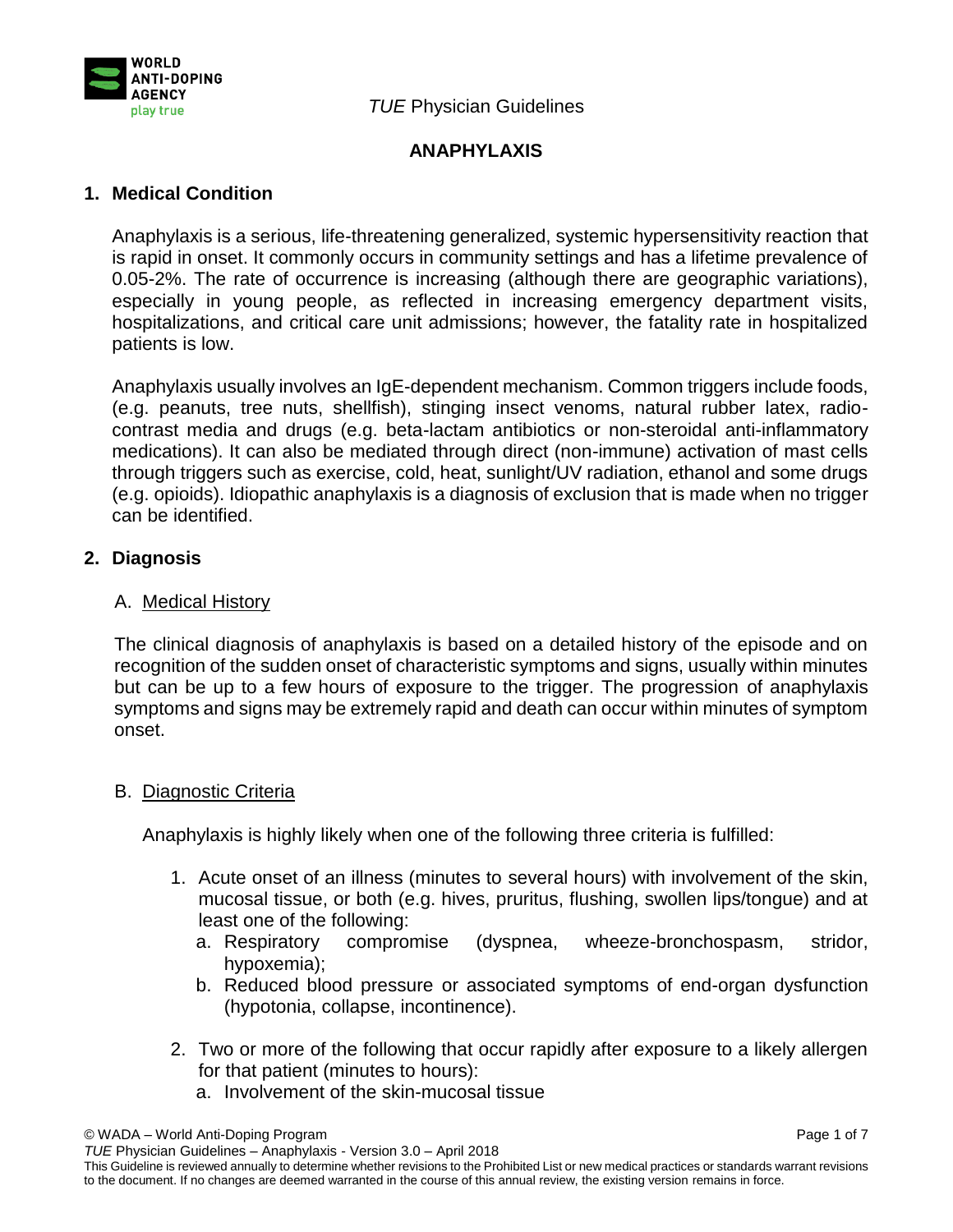

### *TUE* Physician Guidelines Anaphylaxis

- b. Respiratory compromise
- c. Reduced blood pressure (BP)
- d. Gastrointestinal symptoms (crampy, abdominal pain, vomiting)
- 3. Reduced BP after exposure to a known allergen for that patient (minutes hours);inadults:systolic BP of less than 90 mm Hg or greater than 30% decrease from that person's baseline.

### C. Differential Diagnoses

Can include: acute generalized hives, acute asthma, syncope (faint), panic attack or acute anxiety attack, aspiration of a foreign body, cardiovascular event, neurologic event, food poisoning, non-organic disease, e.g. vocal cord dysfunction.

### D. Investigations

Laboratory tests to confirm the clinical diagnosis of anaphylaxis are not universally available, and are not available on an emergency basis as the assays take at least 3-4 hours to perform. The most common test used worldwide is measurement of a serum tryptase level for which the blood sample is optimally obtained from 15 minutes to 3 hours after symptom onset. Although an elevated tryptase level can sometimes be used to confirm the clinical diagnosis of anaphylaxis, the test is not specific for anaphylaxis, as it is elevated in some patients with myocardial infarction. A tryptase level within normal limits cannot be used to rule out anaphylaxis. Tryptase levels are seldom elevated in anaphylaxis triggered by food; however, they are frequently elevated in anaphylaxis triggered by insect stings.

In summary, anaphylaxis is a clinical diagnosis not requiring laboratory diagnostic confirmation.

#### **3. Prohibited Treatments**

A. Epinephrine (Adrenaline). (S6 Stimulant. Prohibited in–competition period only). Epinephrine is given during an acute anaphylactic attack as a first-line treatment. Route: Intramuscular injection in the mid- lateral thigh.

Dose:

- i. Epinephrine auto-injector (0.3mg for adults i.e.>30kg or 0.15mg for 15-30kg child) or
- ii. Adrenaline ampule 1:1000 (1mg/1ml) solution: 0.01mg/kg to maximum of 0.5 mg for adolescents >12years and adults).

Frequency: This injection may be repeated in 5-15 minutes, if needed.

Recommended duration: Most patients respond to 1-2 doses.

(*Note: in severe cases not responding to IM epinephrine, an IV adrenaline infusion may be required. 1ml of 1:1000 adrenaline in 1000ml normal saline. This should only be done*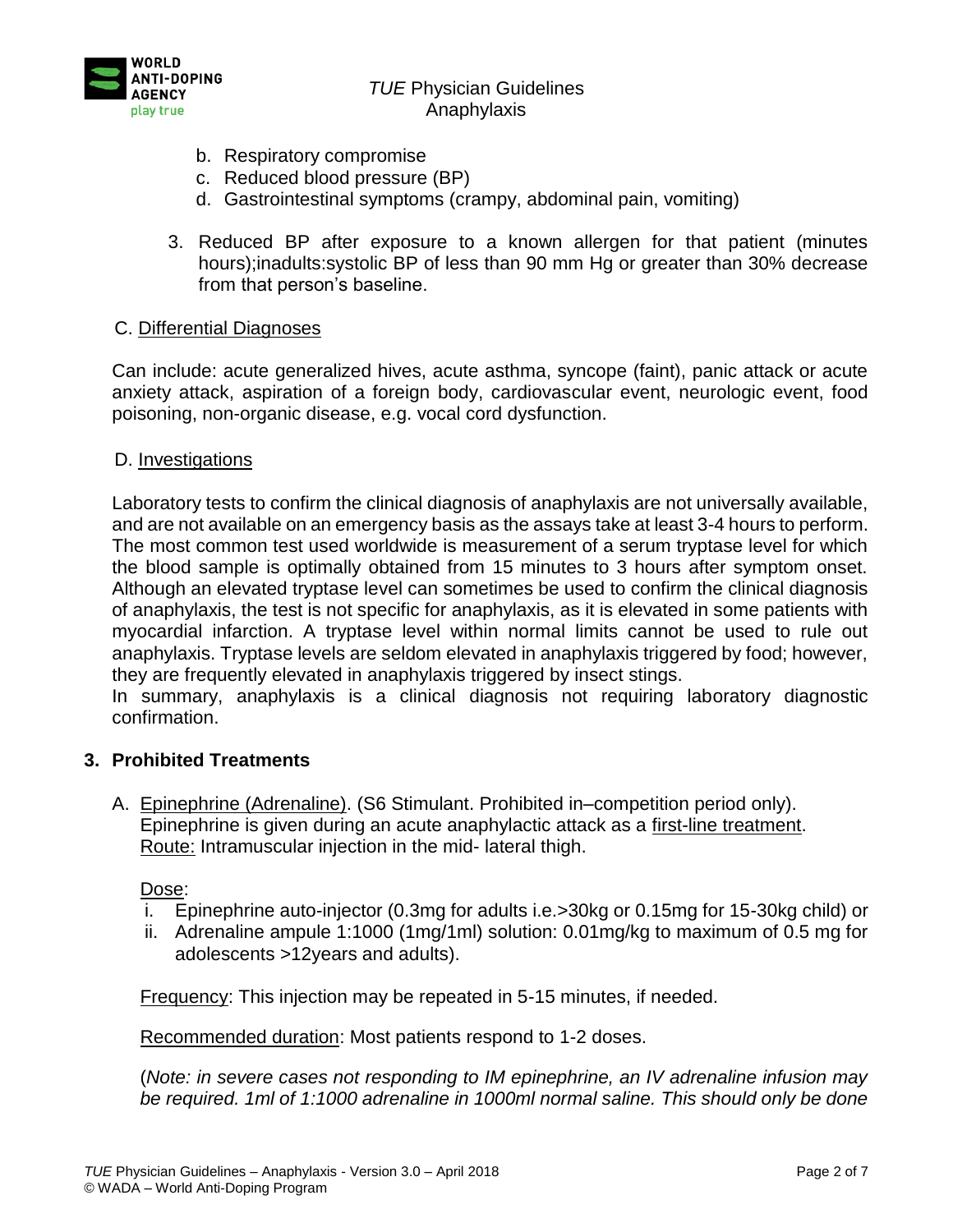

# *TUE* Physician Guidelines Anaphylaxis

*by, or in liaison with, emergency/critical care specialists. IV boluses of adrenaline carry a risk of cardiac arrhythmia and should be used with extreme caution.)*

TUE requirements: For the first episode of anaphylaxis, a retroactive, emergency TUE for epinephrine (or adrenaline) is required, *if given during an in-competition period.* Athletes who need to carry an epinephrine (adrenaline) auto-injector with them at all times are advised to apply for a prospective (*in advance) TUE*, as the World Anti-Doping Code prohibits athletes from carrying a prohibited substance without a valid TUE.

B. Systemic Glucocorticoids (GC) (S9 Glucocorticoids, Prohibited in-competition period only) e.g. IV hydrocortisone or methylprednisolone/prednisone.

The benefit of glucocorticoids in anaphylaxis remains unproven and as such should only be used as a second line treatment. Onset of action takes several hours or more, therefore, GC are not generally recommended as an initial treatment or the only treatment but may be useful in the 5% of those with anaphylaxis who experience bi-phasic reactions or those with persistent wheeze. It is quite common practice to prescribe a 2-3 day course of oral GC to hopefully reduce the risk of symptom recurrence after a severe reaction. Dosing is extrapolated from their use in acute asthma.

In some cases a severe skin allergy/reaction, that is not responsive to topical glucocorticoids and oral antihistamines, may be treated appropriately with oral glucocorticoids. If this is required during or close to competition, a TUE request will need to be made. These skin allergies/reactions will usually have no systemic component and should not be confused with anaphylaxis.

#### Route:

Oral or intravenous routes are the recommended routes of administration depending on the clinical indications mentioned above.

#### Dose:

Oral prednisolone 1 mg/kg (usually up to a maximum of 50 mg) or intravenous hydrocortisone 5mg/kg (usually up to 200-250mg).

#### Frequency:

Usually only one dose during the initial period of stabilization is sufficient. A short course of an oral GC for a few days following a severe attack may be prescribed.

#### Recommended duration:

Short, finite period of time during period of emergency stabilization and in the days afterwards.

#### TUE requirements:

A retroactive TUE is required for the use of intravenous or oral GC during an incompetition period only.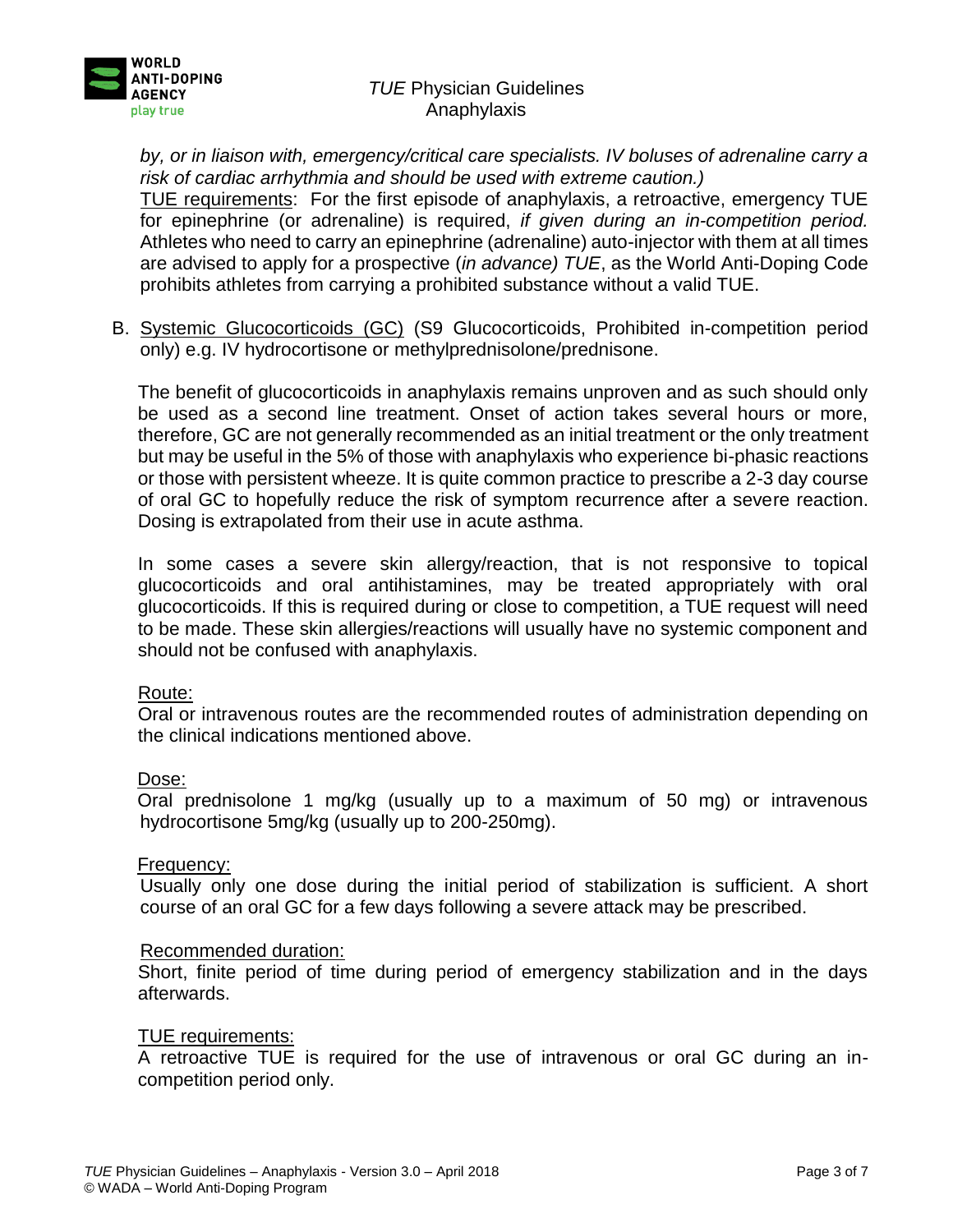

C. Inhaled B2 agonists (S3 Beta-2 Agonists, Prohibited at all times) e.g. salbutamol.

A beta-2 adrenergic agonist, such as salbutamol, may be used if there is persistent wheeze despite the use of IM epinephrine.

Route: Inhaler (+/- spacer) or nebulizer.

Dose: Inhaler: starting dose of 2-4 inhalations, with additional doses as required. Nebuliser: 2.5mg/3ml or 5mg/3ml via nebulizer and mask.

Duration: At the time of the acute event and in the subsequent 2-3 days.

TUE requirements: Although salbutamol is not prohibited by inhalation at ordinary therapeutic dosages, if higher doses\* are used, a retroactive/emergency TUE is required.

\**The salbutamol dose that would require a TUE is one that exceeds the maximum permitted dose defined in the WADA Prohibited List.*

In general, the administration of nebulized salbutamol would exceed this threshold and should be confined to the treatment of acute, severe bronchoconstriction associated with the anaphylactic event; and therefore it would also require a retroactive TUE (see TUE Physician Guidelines, Medical Information to Support The Decisions of TUE Committees, Asthma).

#### **4. Non-Prohibited Alternative Treatments**

There are no non-prohibited first line treatments for anaphylaxis. Second-line medications are not life-saving because they do not relieve upper airway obstruction, hypotension, or shock.

#### Antihistamines:

- Antihistamines have no role in treating or preventing respiratory or cardiovascular symptoms of anaphylaxis.
- Do not use oral sedating antihistamines as side effects (drowsiness or lethargy) may mimic some signs of anaphylaxis.
- Injectable promethazine should not be used in anaphylaxis as it can worsen and cause muscle necrosis.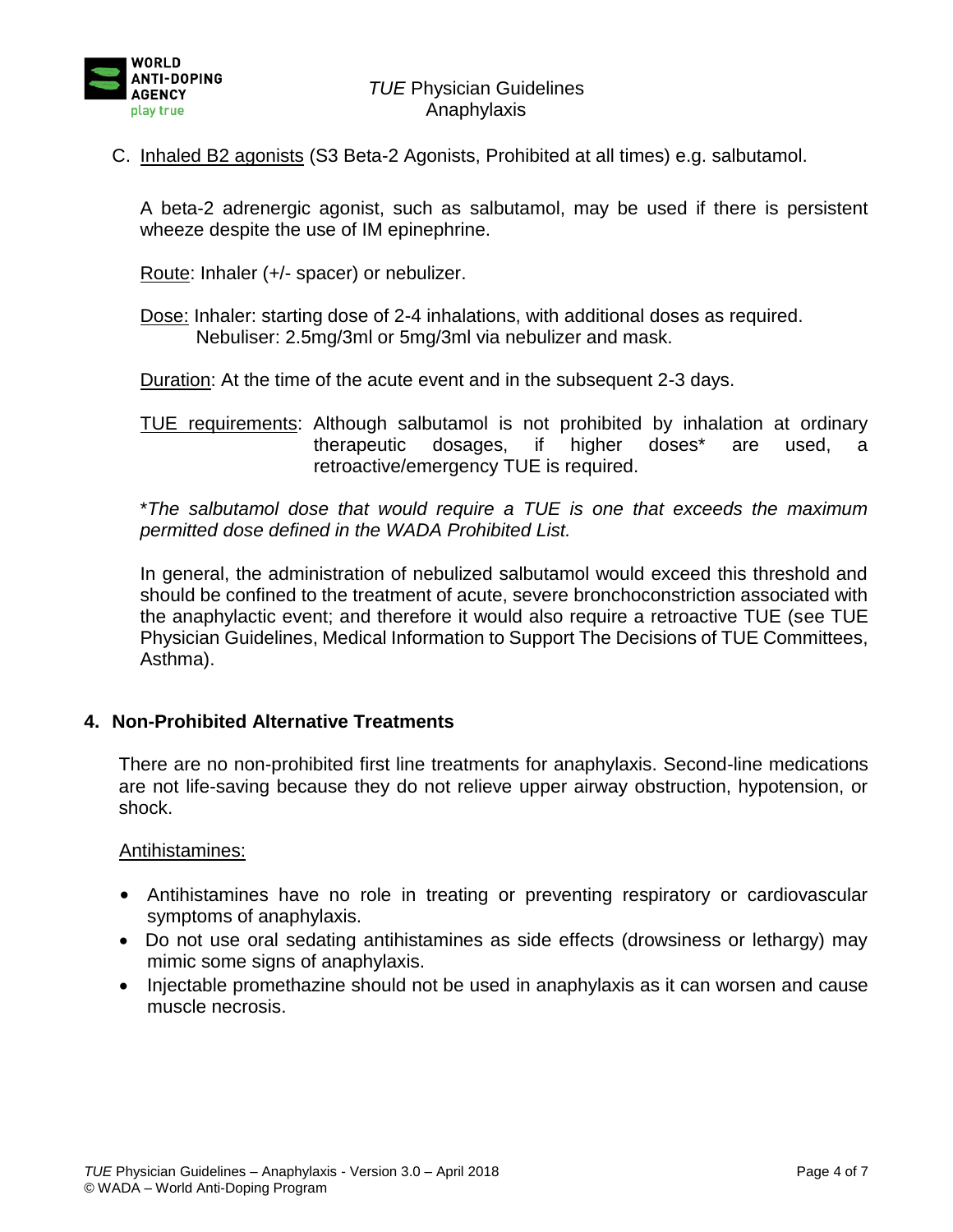

## Intravenous Saline:

May be required for resuscitation of hypovolemic shock. Saline is not prohibited but delivery of fluid/saline via an intravenous route greater than 100ml in 12 hours is a prohibited method. Should IV saline be required, it is likely that it will be administered in a hospital setting and therefore **not** require a TUE. Should this treatment be required outside a hospital setting then a retroactive emergency TUE should be sought. (See TPG for IV fluids for more information).

# **5. Consequences to Health if Treatment is Withheld**

Death or permanent disability due to hypoxic-ischemic encephalopathy.

### **6. Treatment Monitoring**

Ideally, the patient should be monitored in an Emergency Room.

At the time of discharge, the patient should be equipped with epinephrine (adrenaline) for self-administration for use in the event of anaphylaxis recurrence. Patients at risk for recurrence should have one or more epinephrine (adrenaline) auto-injectors available at all times. Patients should also have a written personalized anaphylaxis emergency action plan and should wear medical identification.

A follow-up visit with a specialist physician for an allergy/immunology evaluation is recommended to confirm the anaphylaxis trigger.

### **7. TUE Validity and Recommended Review Process**

An athlete's application for a TUE for epinephrine (adrenaline) after their first presentation and treatment for anaphylaxis will be retrospective in nature.

Athletes who are at risk of future anaphylaxis and are required to carry an epinephrine (adrenaline) auto-injector with them at all times should request an ongoing TUE to allow them to carry the auto-injector and administer it if required. This is because World Anti-Doping Code prohibits athletes from carrying a prohibited substance without a valid TUE. Such applications should be approved for 5 years and include the provision that the athlete should notify their Anti-Doping Organization whenever the epinephrine (adrenaline) injection has been administered.

Intravenous therapy during the course of hospital admissions is not prohibited and does not require a TUE. (Note: IV therapy outside a hospital setting does require a TUE).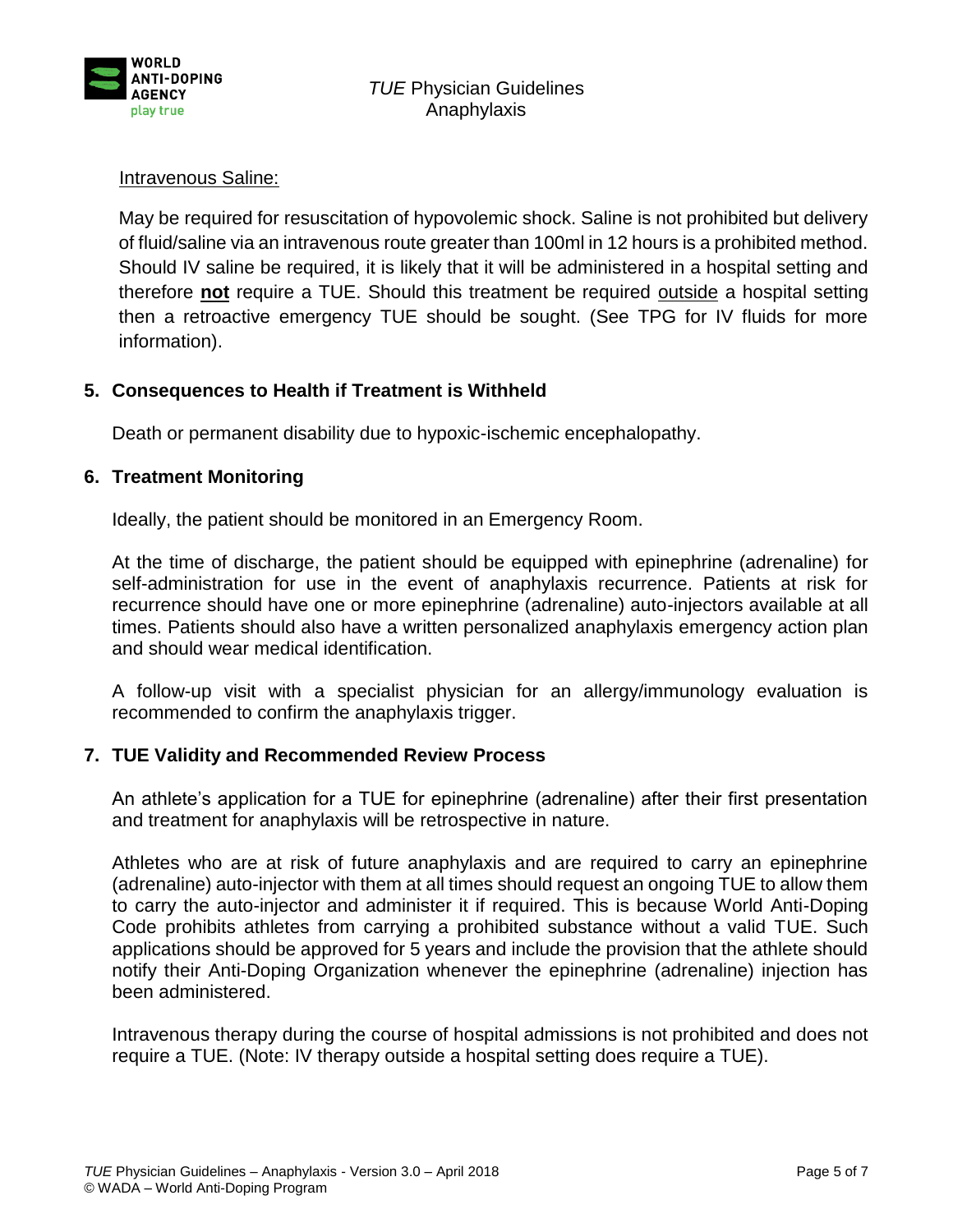

## *TUE* Physician Guidelines Anaphylaxis

An emergency, retroactive TUE may be required for administration of systemic GCs, if administered during or very close to competition.

An emergency retroactive TUE is required for inhaled (if the dose exceeds the threshold specified on the WADA Prohibited List) or nebulized salbutamol.

### **8. Any Appropriate Cautionary Matters**

Long-term approval for the use of oral or IM glucocorticoids (GCs) in case of emergency anaphylaxis should not be approved. If there is a need for their use as a concomitant treatment for anaphylaxis around the time of competition an emergency retroactive TUE can be sought.